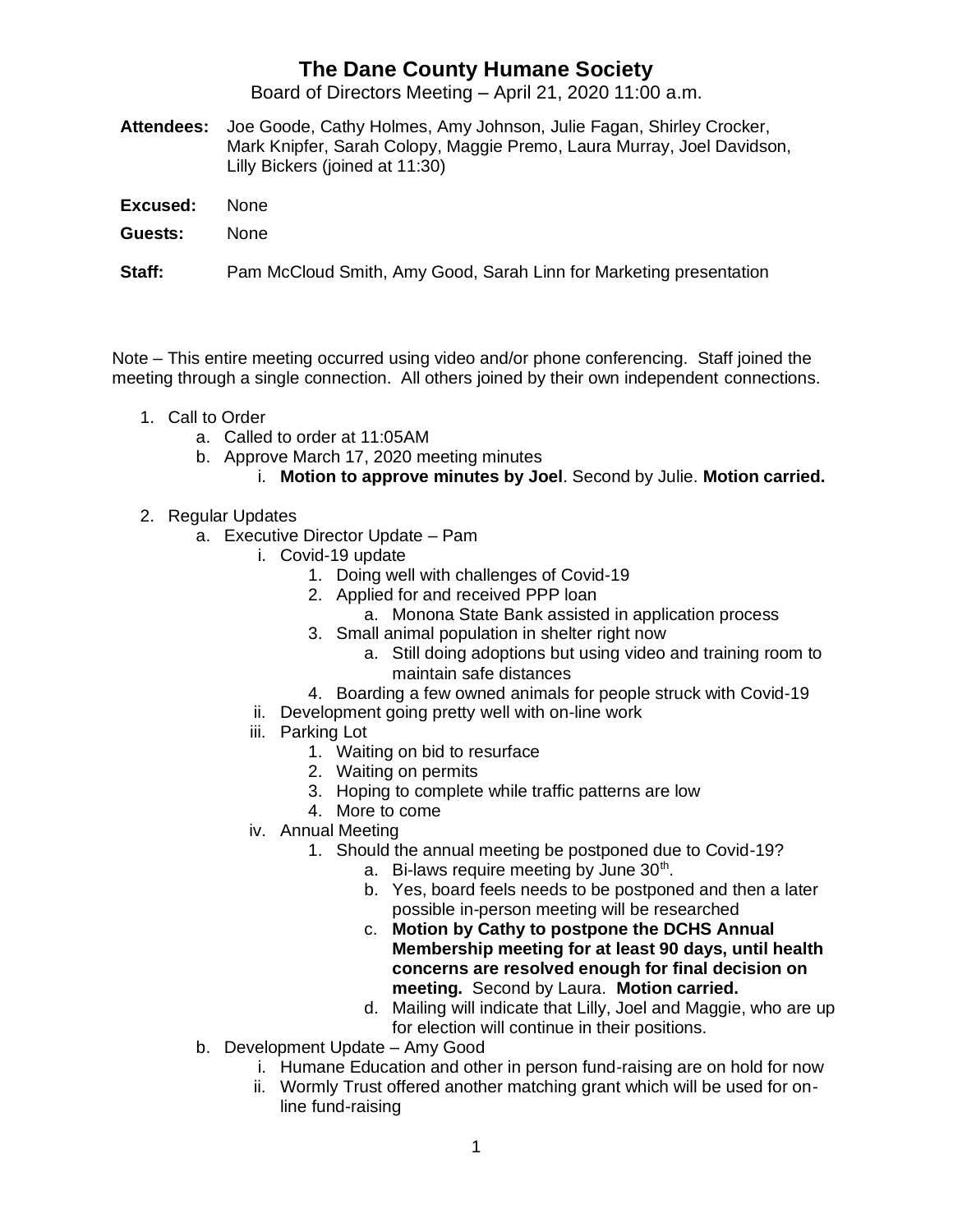## **The Dane County Humane Society**

Board of Directors Meeting – April 21, 2020 11:00 a.m.

- iii. In general, things are going well, considering Covid-19 challenges
- c. Financial Update
	- i. On target in most areas, except Investments due to large Market correction.
	- ii. No concerns at this time.
- 3. New Business
	- a. Marketing Plan Sarah Linn joined to conduct presentation
		- i. Marketing include Public Relations (PR) and Advertising
			- 1. DCHS is not pushing to make Sales
				- a. Instead looking at how to meet the needs of our community
				- b. Our orientation is more donor centric than commercial Marketing
		- ii. Small mass marketing budget and orientation
			- 1. More targeted in approach
			- 2. More focused on those that already have relationship with DCHS
			- 3. Focus is on positive messaging, real animals, real DCHS stories
		- iii. 2016 Mc Donald Schaefer Assessment provides general plan indicating the following needs to improve Fund Development
			- 1. Create PR plan done immediately following assessment and constantly updated
			- 2. PR staff and coordinator trying to keep the position filled, in transition right now, again.
			- 3. Comprehensive Social Media Plan
				- a. In place and has been really successful to date
			- 4. Revise Membership Program not started yet
		- iv. Setting Annual Goals and the strategies developed to achieve these goals for 2020
			- 1. Increase general fund donations
			- 2. Become the prominent community resource for pets
			- 3. Reduce the number of wildlife coming in that DO NOT need assistance
			- 4. Increase major event attendance
			- 5. Increase Thrift Store sales
			- 6. Increase awareness of the adoption process and wait time (manage expectations)
		- v. Reviewed the Paid Advertising budget of \$13,000 and how spend
		- vi. Summarized both internal and external marketing tools and point of contact
	- b. 2019 990 IRS Filing
		- i. 990 is the tax filing for DCHS
		- ii. Contains the same information as the Audit Financial Statements except presented as required by the IRS. The main differences are
			- 1. Donated services and unrealized gain and losses are not revenue on the 990, but are for the audit.
			- 2. 990 has specific expense categories that may not be the same categories as the ones on the Statement of Functional Expenses in the audit.